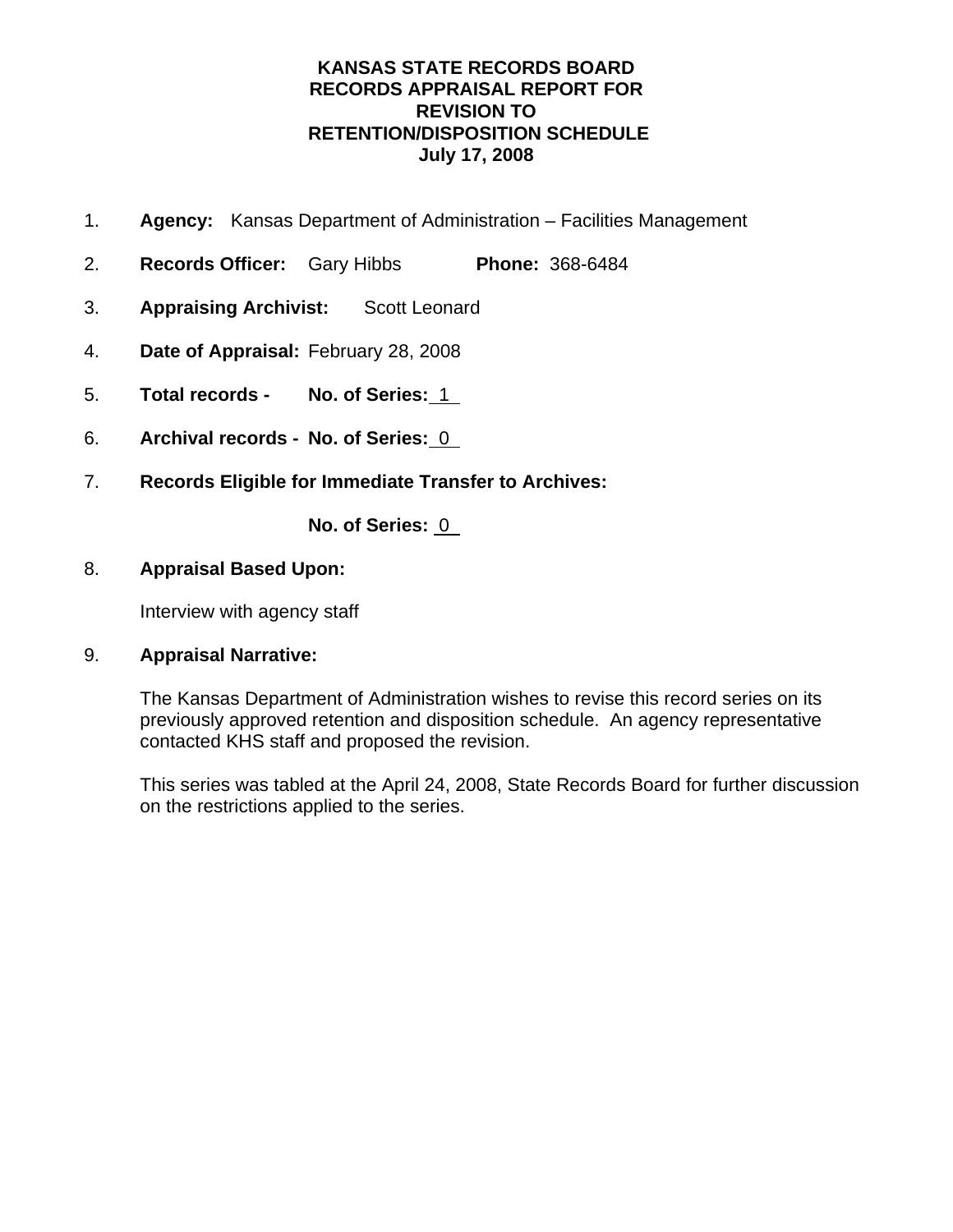## **173-006 Department of Administration Facilities Management Building and Grounds Services**

#### **Supervisor's Daily Reports** (Series 0782-173)

Completed, pre-printed forms, kept by the supervisors, which document the daily activities of each employee, including the building or facility where the employee worked during a defined timeframe. Electronic spreadsheets to track employee time and location of work.

**Entry Status:** Ready for SRB

**Retention Period:** See Comments

**Disposition:** See Comments

**Restrictions:** KSA 45-221(a)(4)

**Comments:** Retain paper forms until entered into the electronic spreadsheet and the entry is checked, then destroy; retain the electronic spreadsheets for 3 fiscal years, then destroy.

**Record Copy:** Paper, Electronic

**Electronic Recordkeeping Plan NOT Endorsed**

**Remarks:** Revised entry. Change in record format.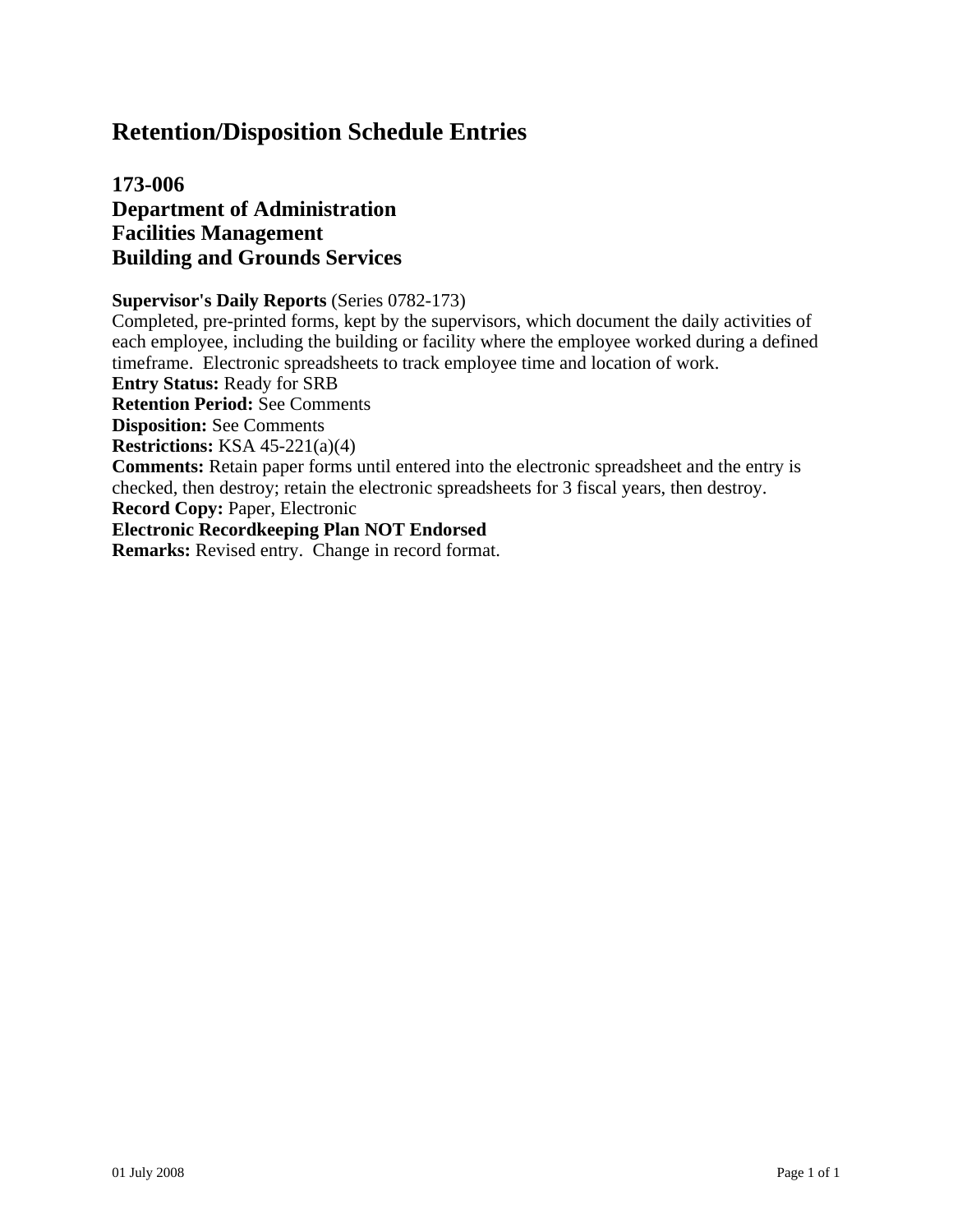- 1. **Agency:** Kansas Housing Resources Corporation Asset Management
- 2. **Records Officer:** Vicki Davis **Phone:** 296-5865
- 3. **Appraising Archivist:** Scott Leonard
- 4. **Date of Appraisal:** June 30, 2008
- 5. **Total records No. of Series:** 1
- 6. **Archival records No. of Series:** 0
- 7. **Records Eligible for Immediate Transfer to Archives:**

**No. of Series:** 0

## 8. **Appraisal Based Upon:**

Interview with agency staff

## 9. **Appraisal Narrative:**

A representative from the Kansas Housing Resources Corporation requested one series, 0021-175, "Non-performance Based Project Files," be moved to "Obsolete" status due to a change in Housing and Urban Development's processes. In discussions with KHRC staff it was decided to supercede 0021-175 and 0019-175, "Performance Based Project Files," with a new series covering all Section 8 Project Files.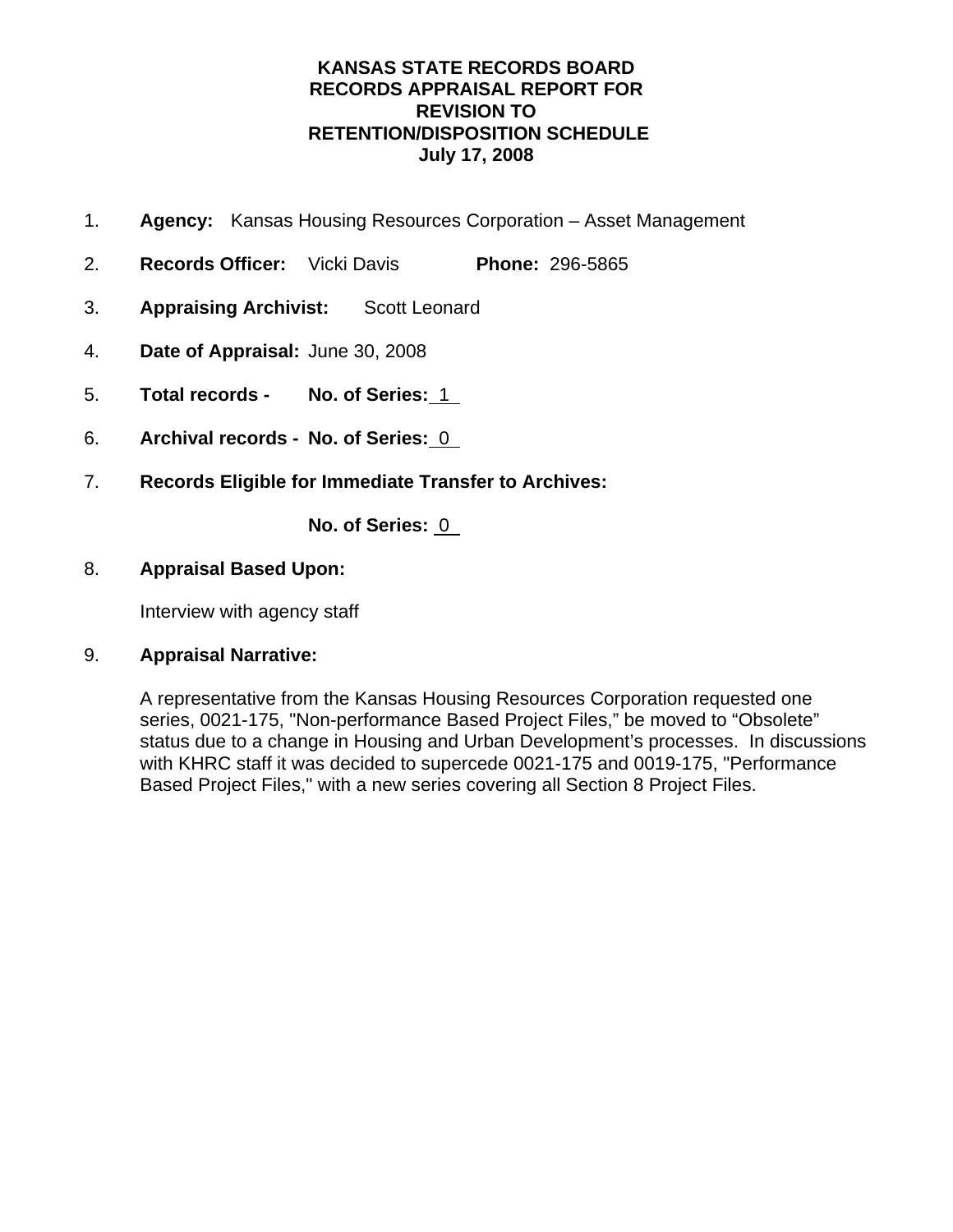## **175-004 Kansas Housing Resources Corporation Asset Management**

#### **Section 8 Project Files** (Series Unknown)

Contract administration files for HUD Section 8 properties. Information contained in the files includes project information, Management and Occupancy Reviews (MORs), Affirmative Fair Housing Marketing Plans, tenant file reviews, physical inspections, management statements, rent schedules, budget worksheets, special claims, Reserve for Replacements (RERs), vacancy notices, Housing Assistance Payment (HAP) Vouchers, original budget requisitions, and budget requisition revisions. **Entry Status:** Internal Review **Retention Period:** See Comments **Disposition:** Destroy

**Restrictions:** KSA 45-221(a)(1)(30); 5 USC 552a

**Comments:** Retain 5 years after the end of the project, then destroy.

**Record Copy:** Paper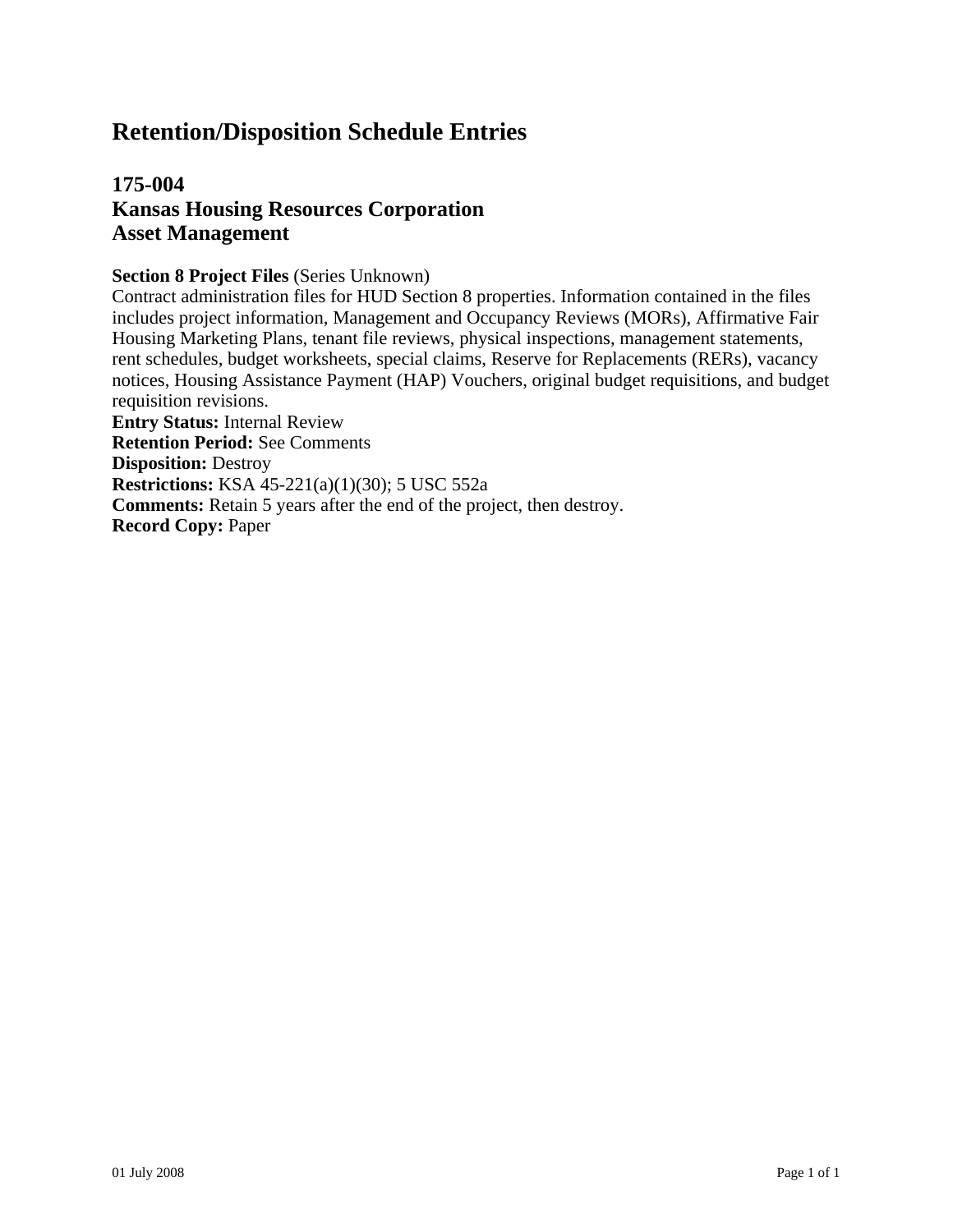- 1. **Agency:** Board of Indigents' Defense Services
- 2. **Records Officer:** Debbie Rosacker **Phone:** 368-6553
- 3. **Appraising Archivist:** Scott Leonard
- 4. **Date of Appraisal:** July 8, 2008
- 5. **Total records No. of Series:** 1
- 6. **Archival records No. of Series:** 0
- 7. **Records Eligible for Immediate Transfer to Archives:**

**No. of Series:** 0

## 8. **Appraisal Based Upon:**

Interview with agency staff

## 9. **Appraisal Narrative:**

The Records Officer contacted Records Management staff about the need to revise the retention period on one series. The current retention is three fiscal years.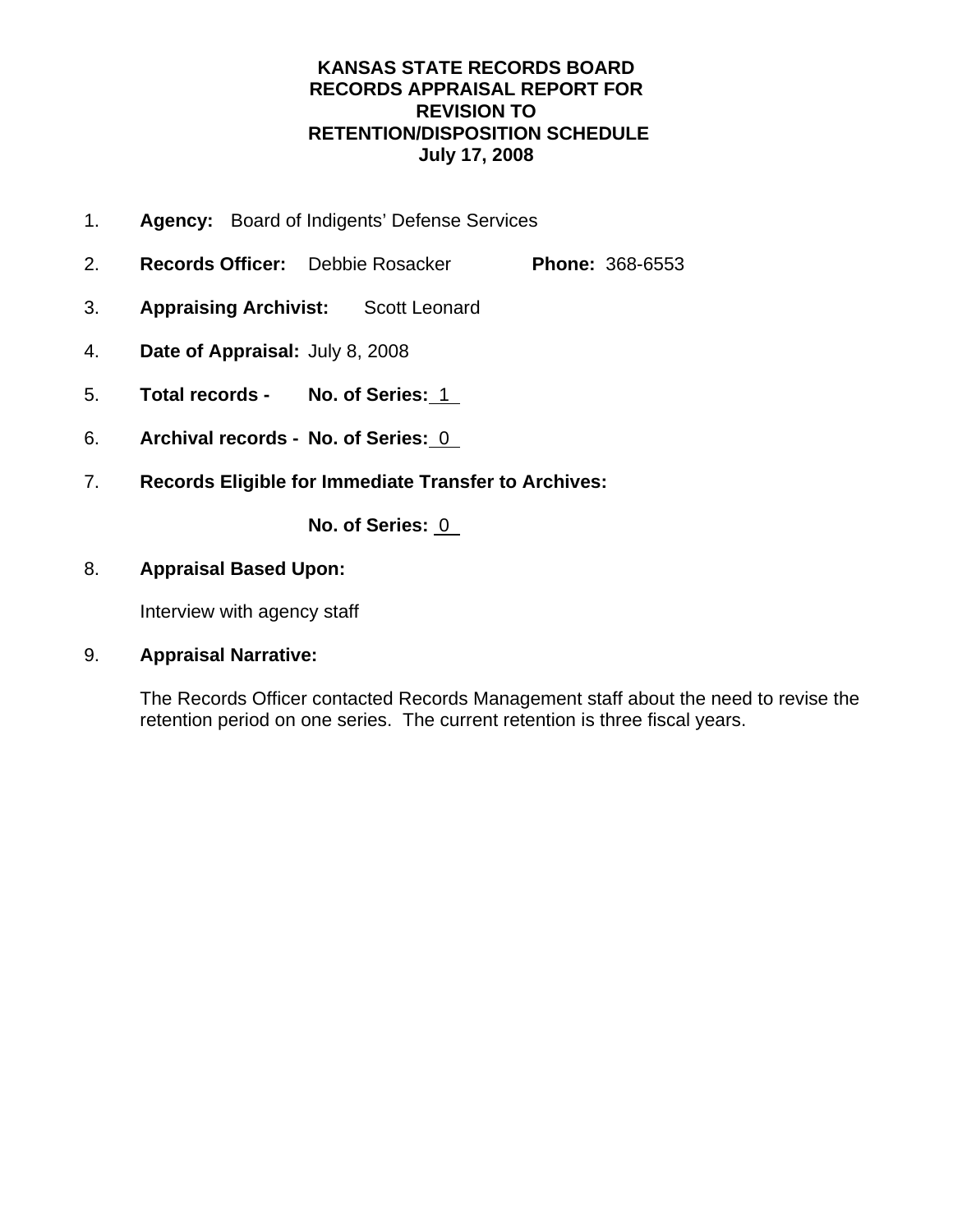## **328-001 State Board of Indigents' Defense Services Central Office**

**Vouchers** (Series 0026-328) Copies of vouchers used to pay attorneys, experts, and Court Services Reporters hired for indigent defense services and/or for general office expenditures. **Entry Status:** Ready for SRB **Retention Period:** 010 fisc yrs **Disposition:** Destroy **Restrictions:** None **Record Copy:** Paper **Remarks:** Modified General Schedule entry, to lengthen retention period.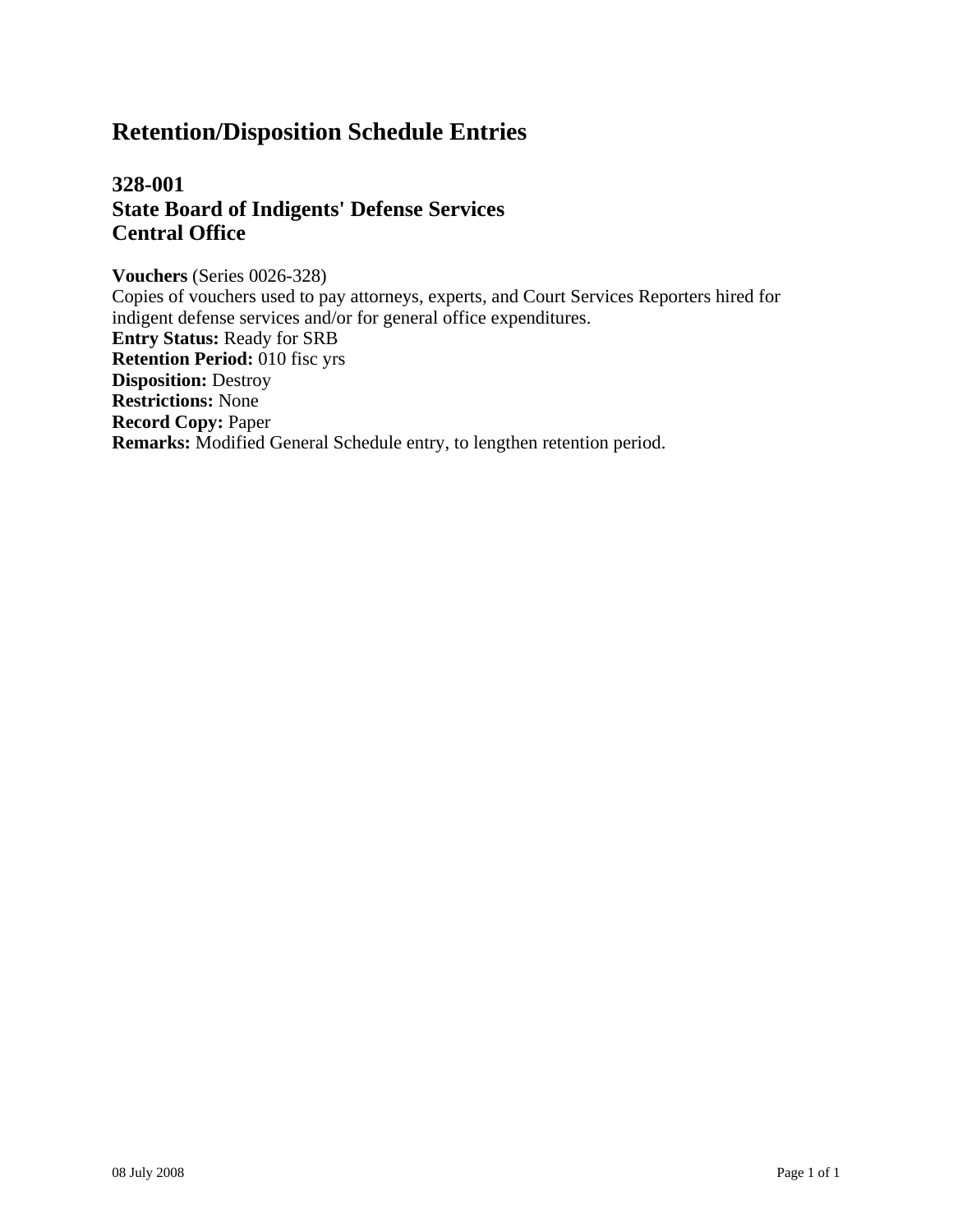- 1. **Agency:** Court of Tax Appeals
- 2. **Records Officer:** Amelia Kovar-Donohue **Phone:** 296-2388
- 3. **Appraising Archivist:** Scott Leonard
- 4. **Date of Appraisal:** June 17, 2008
- 5. **Total records No. of Series:** 7
- 6. **Archival records No. of Series:** 0
- 7. **Records Eligible for Immediate Transfer to Archives:**

**No. of Series:** 0

## 8. **Appraisal Based Upon:**

Interview with agency staff

## 9. **Appraisal Narrative:**

A representative from the Kansas State Board of Tax Appeals (as of July 1, 2008, "Court of Tax Appeals") contacted the Historical Society regarding a change in recordkeeping processes for these records. The agency completed an Electronic Recordkeeping Plan to cover these record series, and shortened the retention period on one series. The Plan was endorsed by the Electronic Records Committee at their June 11, 2008, meeting.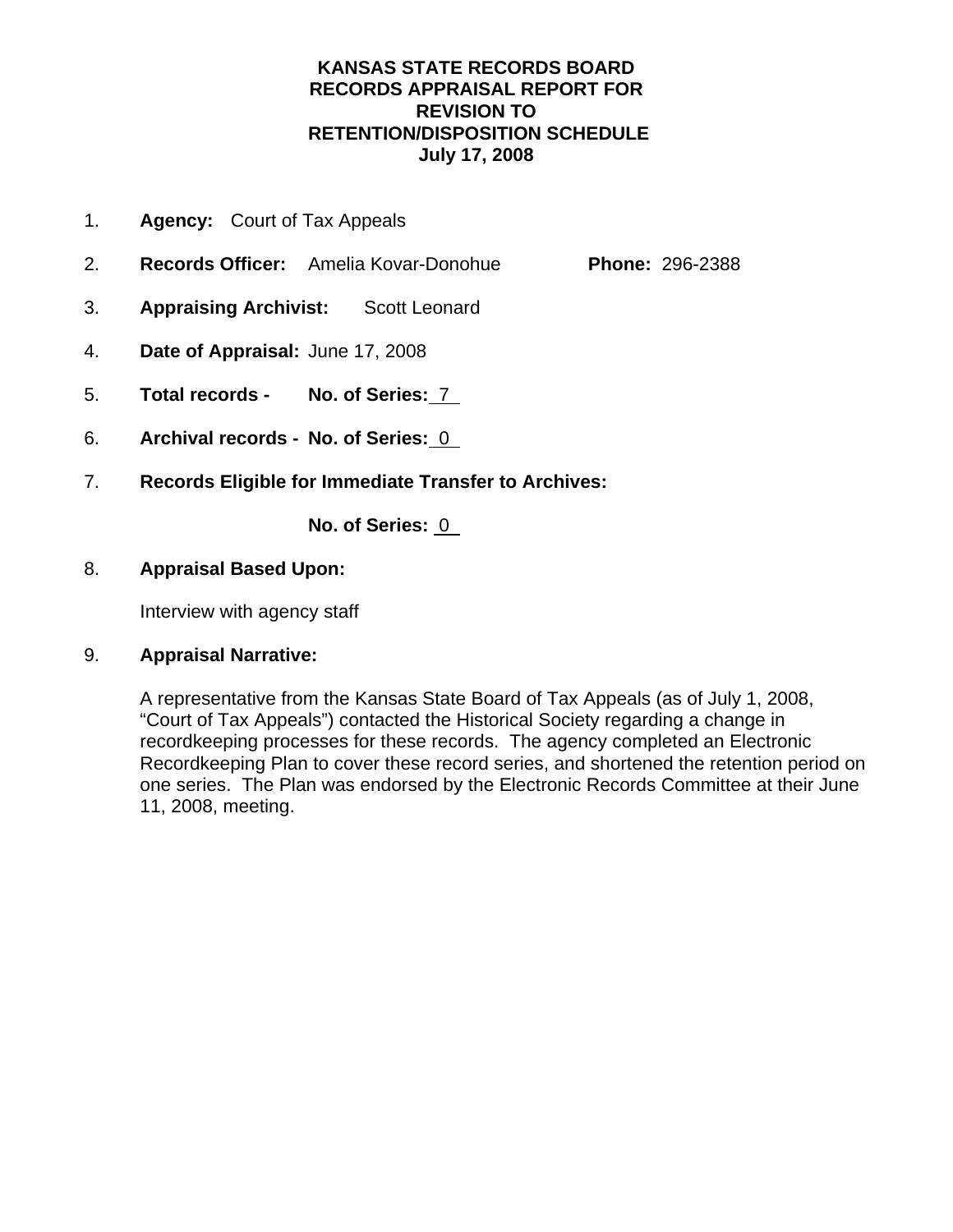## **562-001 State Court of Tax Appeals**

#### **Applications for No-Fund Warrants** (Series 0003-562)

Applications made by taxing districts requesting authority to issue warrants, that must be paid through subsequent tax levy increases, to cover revenue shortages or emergency expenses. **Entry Status:** Ready for SRB **Retention Period:** See Comments **Disposition:** Permanent **Restrictions:** None **Comments:** Retain hard copy until quality check on scanned image is completed, then destroy. Retain electronic version permanently. **Record Copy:** Electronic **Electronic Recordkeeping Plan Endorsed Remarks:** Revised and updated with an approved Electronic Record Keeping Plan.

#### **Industrial Revenue Bond Files** (Series 0013-562)

Documents relating to board review, as required by KSA 12-1744 et seq., of the completeness and accuracy of information filed by cities or counties planning to issue revenue bonds to promote growth. **Entry Status:** Ready for SRB **Retention Period:** See Comments **Disposition:** Permanent **Restrictions:** None **Comments:** Retain hard copy until quality check on scanned image is completed, then destroy. Retain electronic version permanently. **Record Copy:** Electronic **Electronic Recordkeeping Plan Endorsed**

**Remarks:** Revised and updated with an approved Electronic Record Keeping Plan.

#### **Industrial Revenue Bonds Exemption Files** (Series 0015-562)

Applications and supporting documentation concerning property tax exemption requests relating to property for which industrial revenue bonds were issued. **Entry Status:** Ready for SRB **Retention Period:** See Comments **Disposition:** Permanent **Restrictions:** None **Comments:** Retain hard copy until quality check on scanned image is completed, then destroy. Retain electronic version permanently. **Record Copy:** Electronic **Electronic Recordkeeping Plan Endorsed**

**Remarks:** Revised and updated with an approved Electronic Record Keeping Plan.

#### **School District Appeal Files** (Series 0018-562)

Documents related to school district requests for authority to exceed statutory budget limitations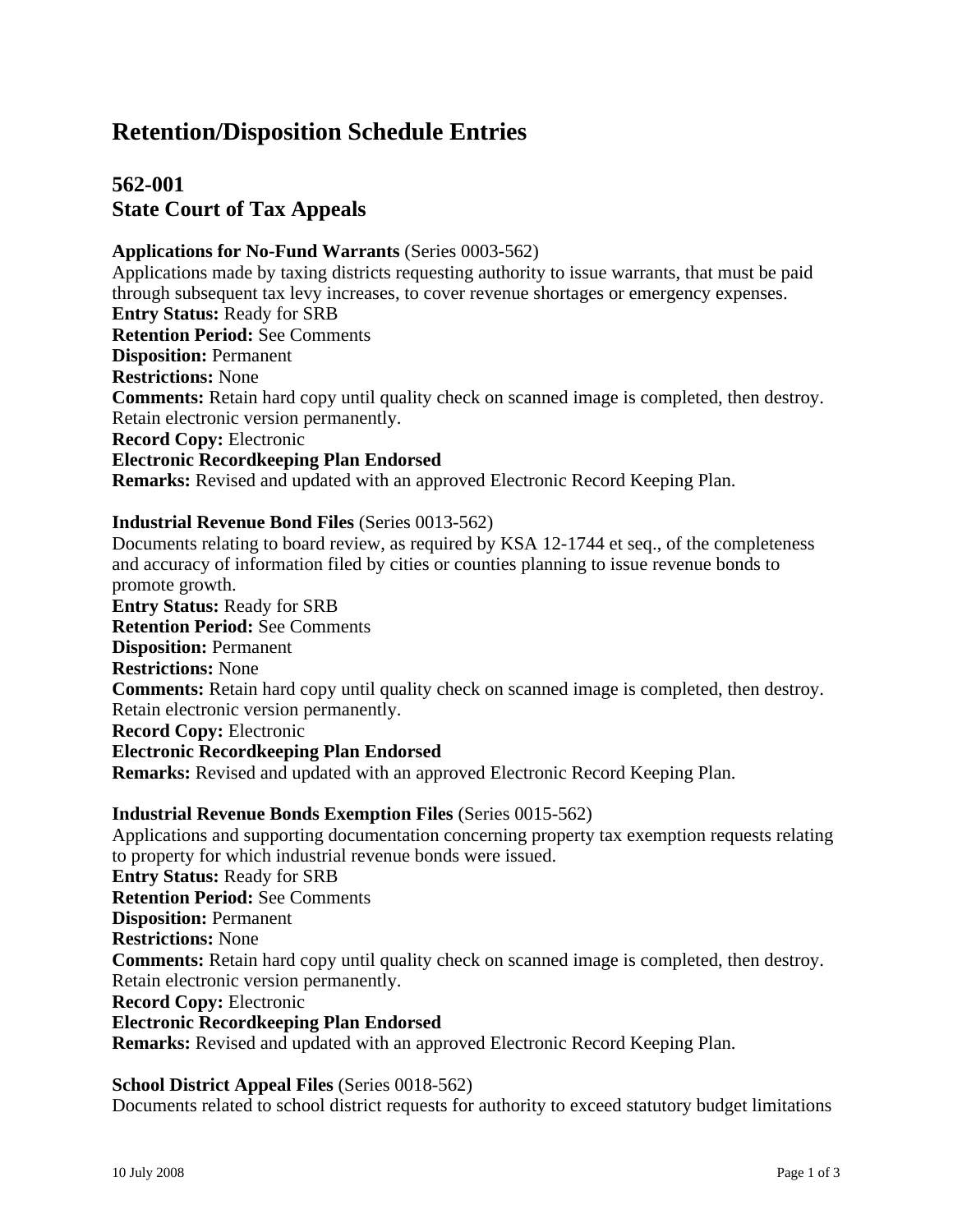in order to pay for unforeseen expenses. **Entry Status:** Ready for SRB **Retention Period:** See Comments **Disposition:** Permanent **Restrictions:** None **Comments:** Retain hard copy until quality check on scanned image is completed, then destroy. Retain electronic version permanently. **Record Copy:** Electronic **Electronic Recordkeeping Plan Endorsed Remarks:** Revised and updated with an approved Electronic Record Keeping Plan.

#### **Small Claims Decisions** (Series 0025-562)

Decision rendered by hearing officers into tax disputes for small claims. **Entry Status:** Ready for SRB

**Retention Period:** See Comments

**Disposition:** Permanent

**Restrictions:** None

**Comments:** Retain hard copy until quality check on scanned image is completed, then destroy. Retain Original Decisions permanently in electronic case management system. Retain case files for three (3) calendar years, then destroy.

**Record Copy:** Electronic

**Electronic Recordkeeping Plan Endorsed**

**Remarks:** Revised retention, differentiating between Original Decisions and case files, and updated with an approved Electronic Record Keeping Plan.

#### **Tax Appeals Case Files** (Series 0019-562)

Applications and supporting materials relating to tax protests, grievances, equalization appeals, and exemption requests considered by the Board of Tax Appeals that may result in a hearing. **Entry Status:** Ready for SRB

**Retention Period:** See Comments

**Disposition:** Permanent

**Restrictions:** None

**Comments:** Retain hard copy until quality check on scanned image is completed, then destroy. Retain Grievances and Exemptions case files permanently. Retain Tax Protests and Equalization Appeals case files for three (3) calendar years, then destroy. Retain final orders from all cases permanently.

**Record Copy:** Electronic

#### **Electronic Recordkeeping Plan Endorsed**

**Remarks:** Revised retention, differentiating between types of case files, and updated with an approved Electronic Record Keeping Plan.

#### **Tax Appeals Case Files - Director of Taxation** (Series 0020-562)

Documents relating to appeals filed with the Board of Tax Appeals by taxpayers dissatisfied with a tax appeal order issued by the Department of Revenue's Director of Taxation. **Entry Status:** Ready for SRB **Retention Period:** See Comments **Disposition:** See Comments **Restrictions:** None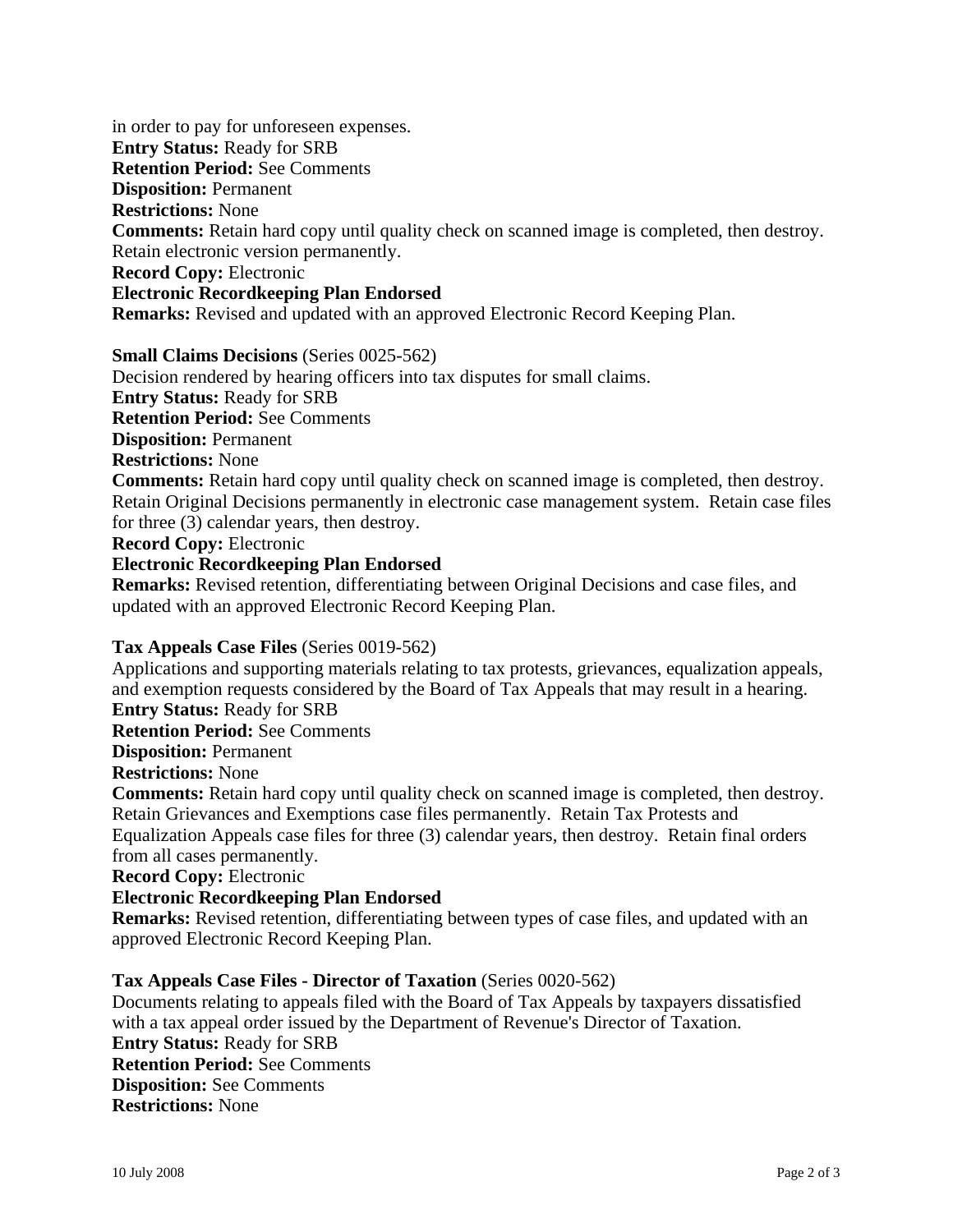**Comments:** Retain hard copy until quality check on scanned image is completed, then destroy. Retain electronic version permanently.

**Record Copy:** Electronic

**Electronic Recordkeeping Plan Endorsed**

**Remarks:** Revised and updated with an approved Electronic Record Keeping Plan.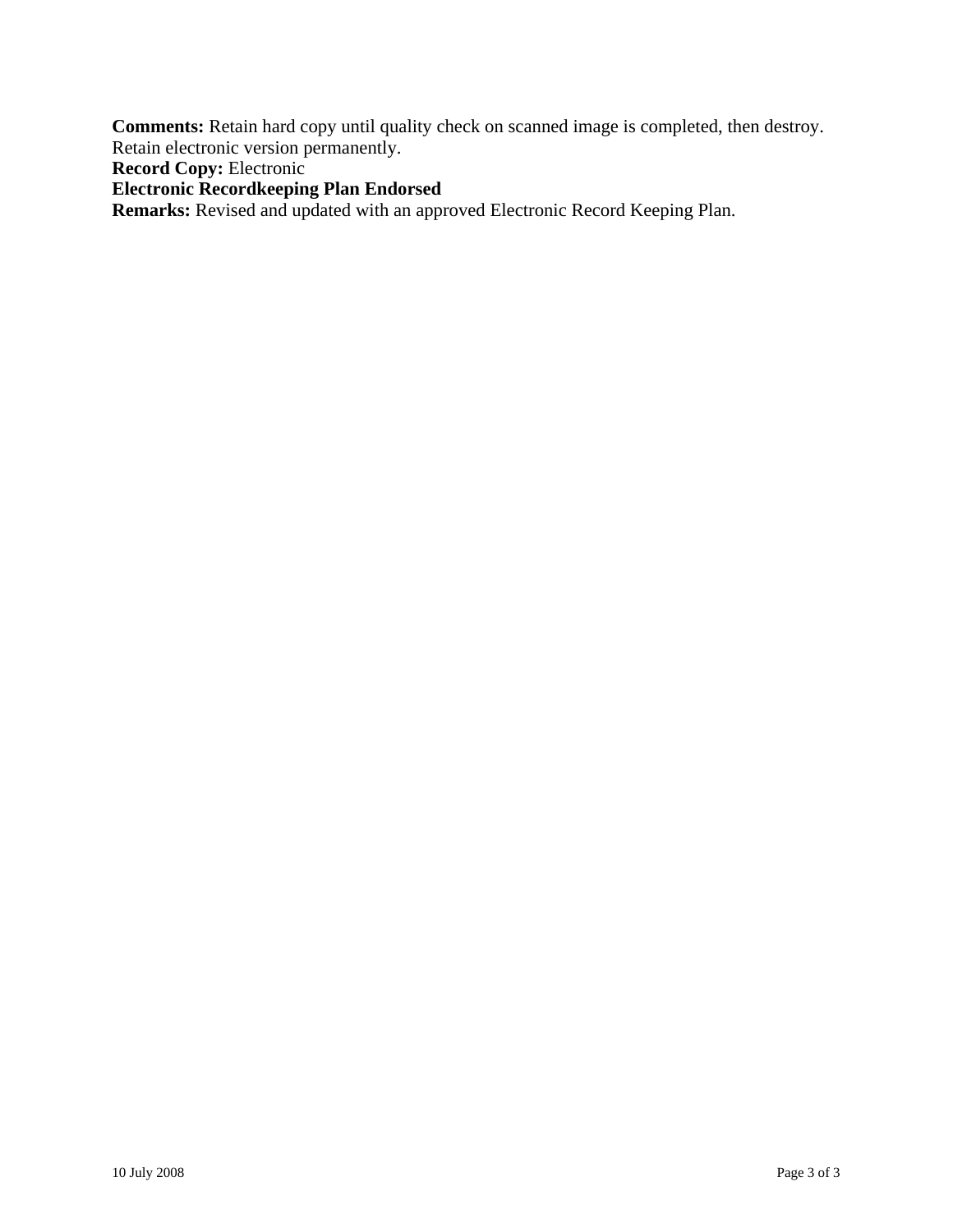- 1. **Agency:** Office of the State Treasurer Unclaimed Property Division
- 2. **Records Officer:** Sally Moege **Phone:** 296-1012
- 3. **Appraising Archivist:** Scott Leonard
- 4. **Date of Appraisal:** July 11, 2008
- 5. **Total records No. of Series:** 2
- 6. **Archival records No. of Series:** 0
- 7. **Records Eligible for Immediate Transfer to Archives:**

**No. of Series:** 0

### 8. **Appraisal Based Upon:**

Interview with agency staff

## 9. **Appraisal Narrative:**

Staff from the State Treasurer's Office contacted our staff to revise these two series. The request is to lengthen the retention periods on both series, as well as clarifying the series title on one.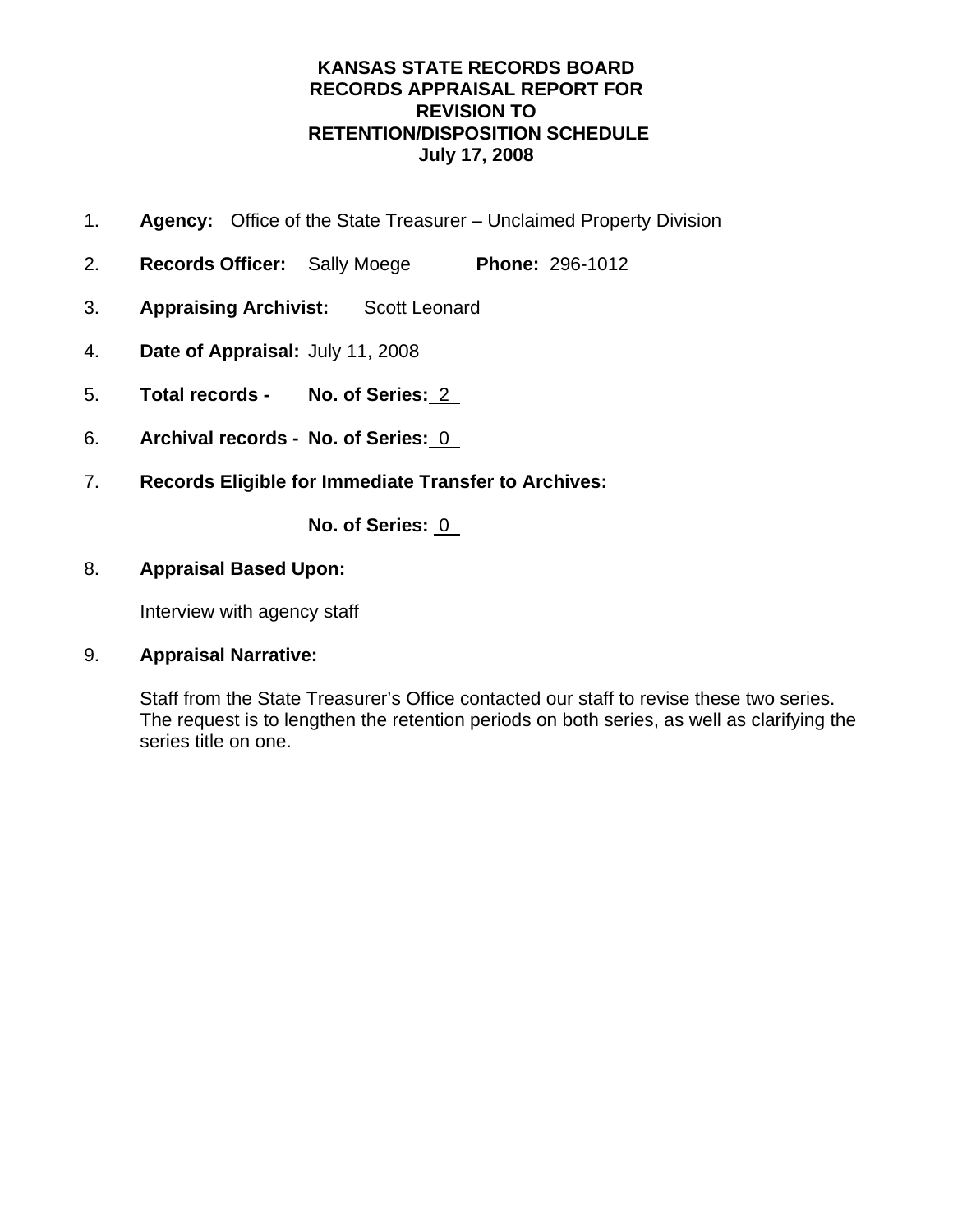## **670-004 Office of the State Treasurer Unclaimed Property**

**Claim Files** (Series 0038-670) Form and supporting documentation filed by individuals seeking to reclaim property transferred to the State Treasurer. **Entry Status:** Ready for SRB **Retention Period:** 010 cldr yrs **Disposition:** Destroy **Restrictions:** None **Comments:** Retain in office 1 calendar year, transfer to the records center for 30 calendar years, then destroy. **Record Copy:** Paper **Remarks:** Revised retention period from 10 years to 30.

#### **Safety Deposit Box Contents** (Series 0041-670)

Tangible and intangible property stored in safety deposit boxes abandoned by the owners and transferred to the State Treasurer as required by K.S.A. 58-3955. **Entry Status:** Ready for SRB **Retention Period:** See Comments **Disposition:** See Comments **Restrictions:** None **Comments:** Retain until claimed. **Record Copy:** Unknown **Remarks:** Revised series title; this series is the actual contents of safe deposit boxes. Revised retention to indicate that the materials must be retained until claimed by owner or representative.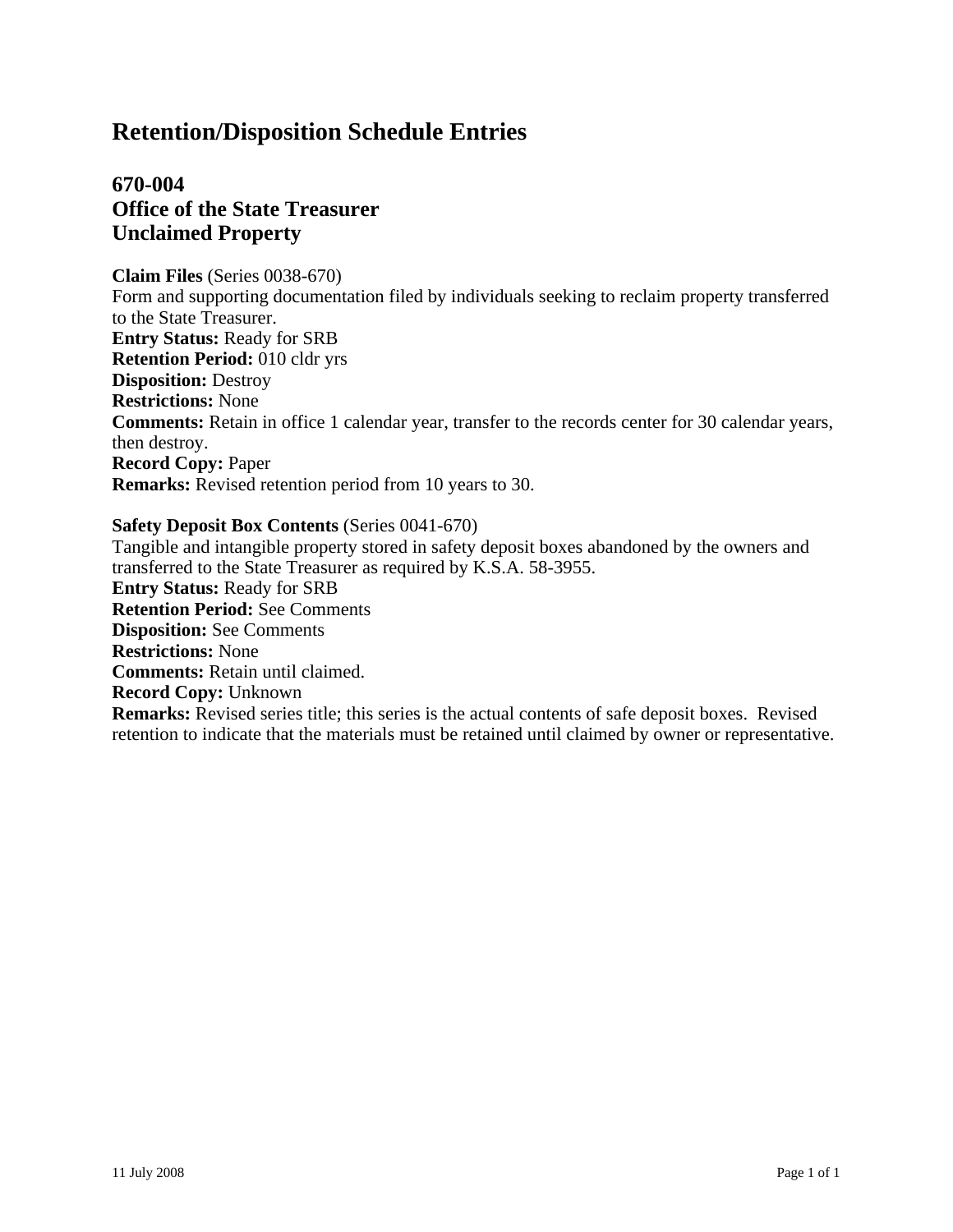- 1. **Agency:** Kansas State Historical Society
- 2. **Records Officer:** Scott Leonard **Phone:** 272-8681 x288
- 3. **Appraising Archivists:** Scott Leonard, Kris Graves
- 4. **Date of Appraisal:** June 25, 2008
- 5. **Total records No. of Series:** 2
- 6. **Archival records No. of Series:** 1
- 7. **Records Eligible for Immediate Transfer to Archives:**

**No. of Series:** 0

## 8. **Appraisal Based Upon:**

Interview and meetings with agency staff

## 9. **Appraisal Narrative:**

The Kansas Historical Society wishes to add these entries to its previously approved retention and disposition schedule.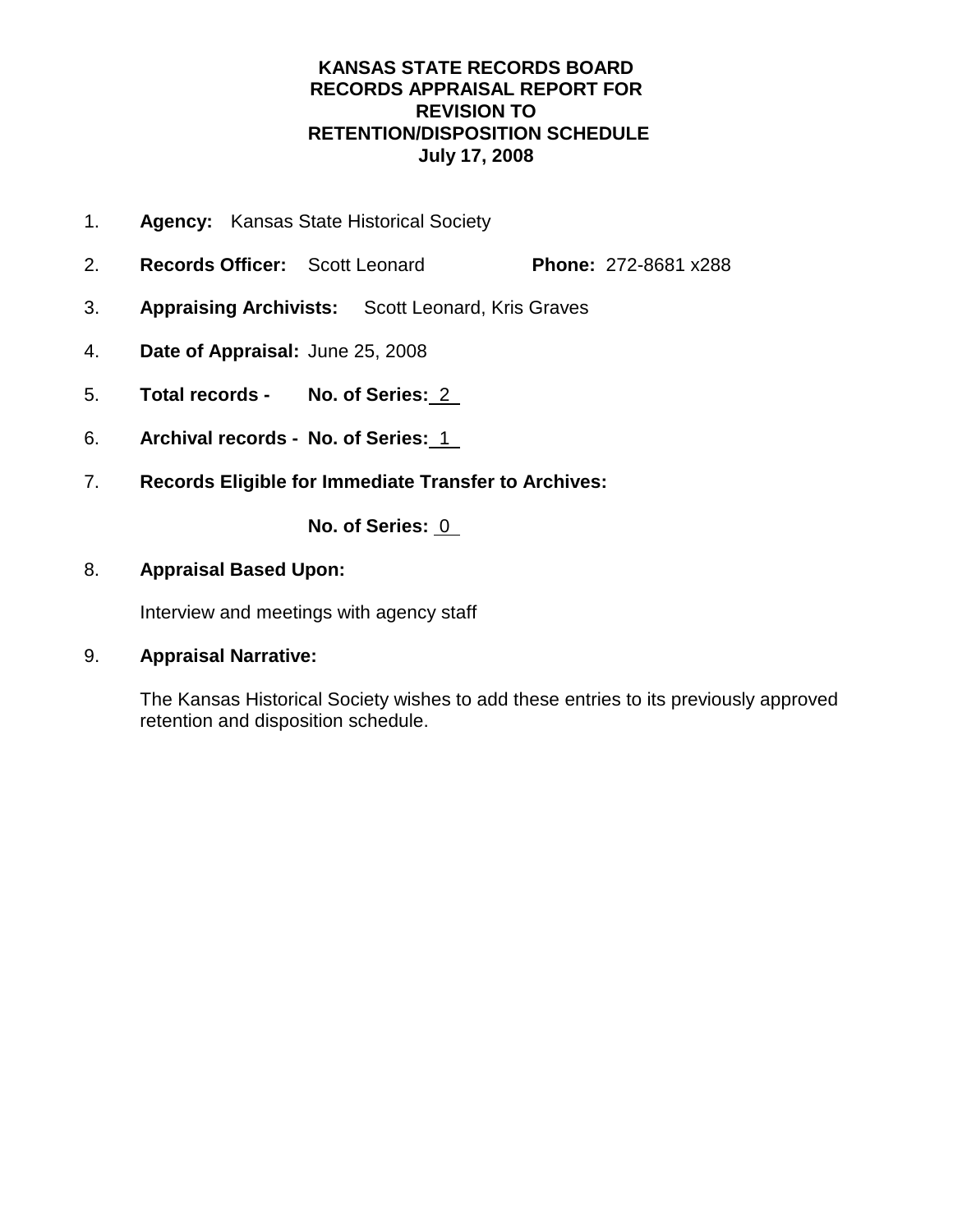## **288-XXX Kansas State Historical Society Multiple subunits/subunit not defined**

**Intern Files** (Series Unknown) Applications, resumes, and other documentation relating to the recruitment and retention of Kansas State Historical Society interns. **Entry Status:** Ready for SRB **Retention Period:** See Comments **Disposition:** Destroy **Restrictions:** KSA 45-221(a)(4) and (a)(6) **Comments:** Retain 5 years after selected interns resign, then destroy. For non-selected candidates, retain until no longer useful. **Schedule Authority:** Agency Schedule **Last Surveyed** 30 June 2008 **Record Copy:** Unknown **Remarks:** New entry.

#### **Law Enforcement Memorial Committee Files** (Series Unknown) Minutes, notes, etc. relating to the establishment and maintenance of the law enforcement memorial. **Entry Status:** Ready for SRB **Retention Period:** See Comments **Disposition:** Archives **Restrictions:** None **Comments:** Retain until no longer useful, then transfer to the archives for purging. **Schedule Authority:** Agency Schedule **Last Surveyed** 30 June 2008 **Record Copy:** Unknown **Remarks:** New entry.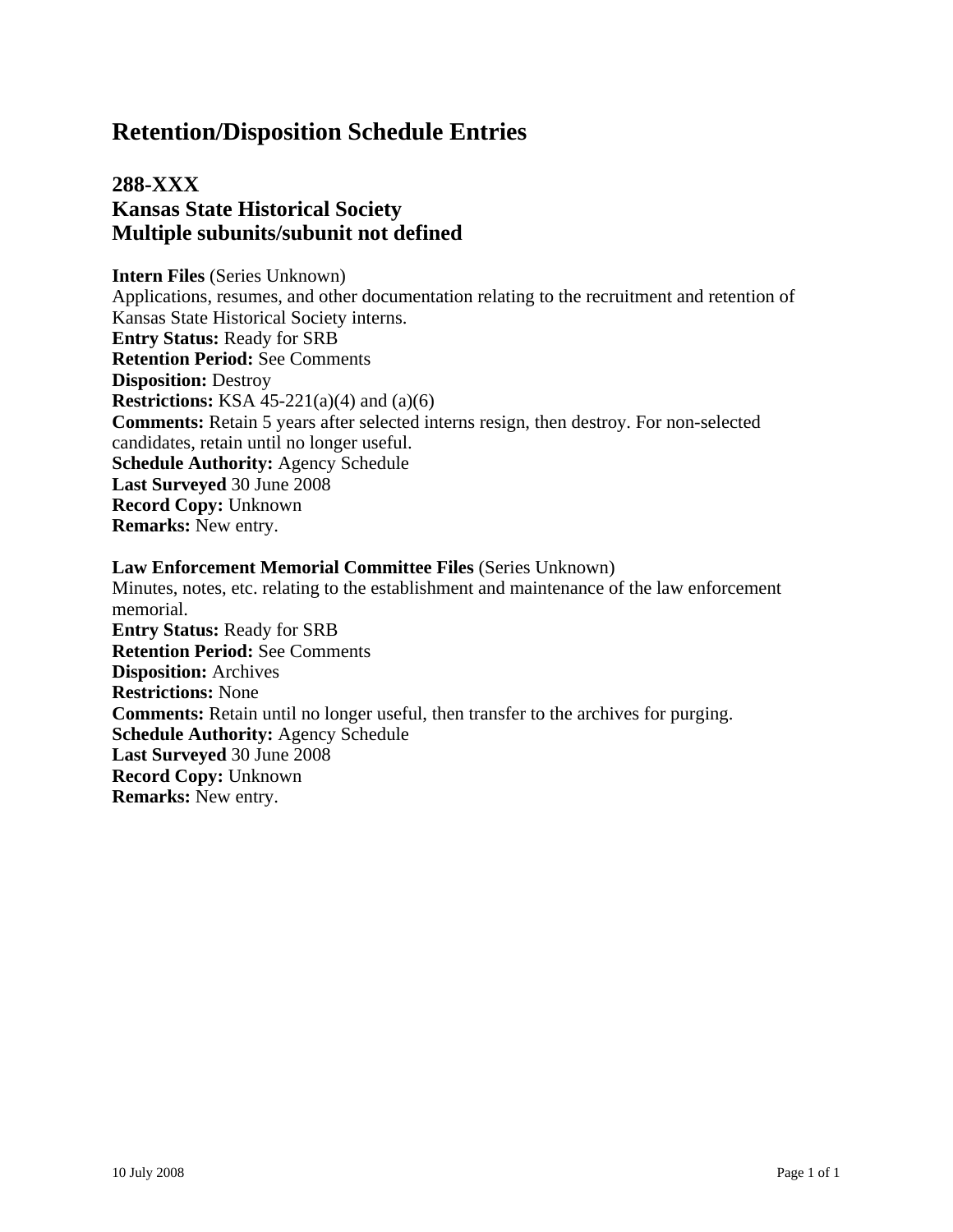- 1. **Agency:** County Health Departments
- 2. **Records Officer:** N/A **Phone:** N/A
- 3. **Appraising Archivists:** Scott Leonard, Letha Johnson, Kris Graves
- 4. **Date of Appraisal:** June 24, 2008
- 5. **Total records No. of Series:** 7
- 6. **Archival records No. of Series:** 0
- 7. **Records Eligible for Immediate Transfer to Archives:**

**No. of Series:** 0

## 8. **Appraisal Based Upon:**

Interview and meetings with agency staff

## 9. **Appraisal Narrative:**

Staff from the Grant County Health Department initiated the bulk of this schedule development. Based on the initial inquiry, Historical Society staff determined additional guidance for county health departments to be beneficial. Three series (Lab Reporting Ledgers, Consent for the Release of Confidential Information Forms, and Child Care Facility Complaints/Investigations) are newly created entries. The four already-approved series are included primarily to refine potentially confusing language in the retention field. The lone exception is that of Client Records; a concurrent investigation prompted by the Sedgwick County Records Management staff expanded the entry to include mental health files to the list of medical records covered by the record series.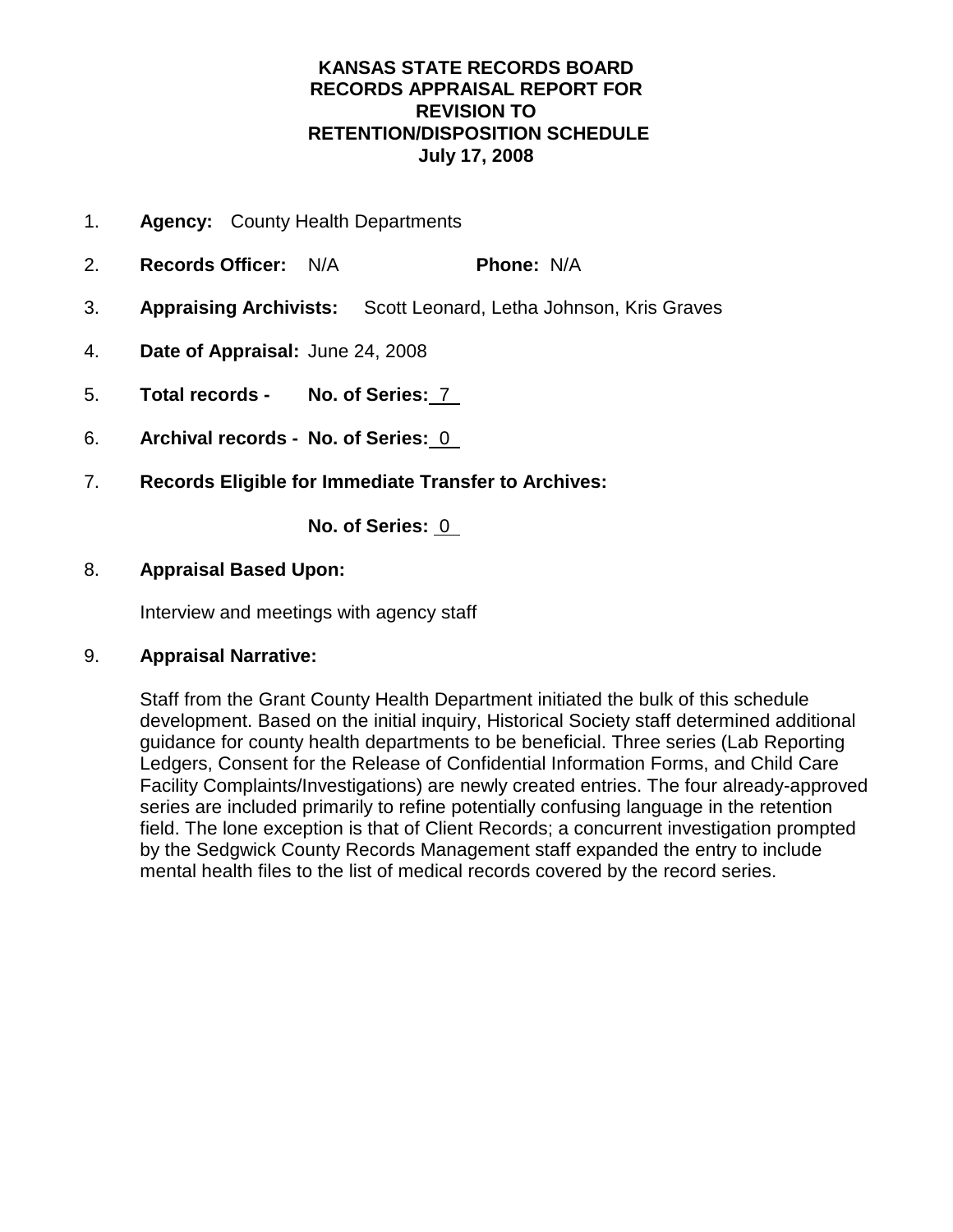## **000-111 Local Government Records Health Department**

**Child Care Facility Complaints and Reports of Investigation Files** (Series Unknown) Documents relating to complaints lodged against child care facilities including reports of suspected child abuse, neglect, or sexual abuse. **Entry Status:** Ready for SRB **Retention Period:** 3 fiscal years **Disposition:** Destroy **Restrictions:** KSA 45-221(a)(11) **Last Surveyed** 08 April 2008 **Record Copy:** Unknown **Remarks:** New entry. Reports (involving confirmed child abuse, neglect, or sexual abuse complaints) are sent to KDHE.

#### **Client Records** (Series 0001-111)

Medical records, including laboratory reports, of persons treated in local health care facilities. Includes adult and child health, family planning, maternal health, mental health and primary care.

**Entry Status:** Ready for SRB **Retention Period:** See Comments **Disposition:** Destroy **Restrictions:** K.S.A. 45-221(a)(3) **Comments:** Retain 10 years after last contact, then destroy; for juvenile records, retain 10 years after last contact or until 21st birthday, whichever is later, then destroy. **Schedule Authority:** Agency Schedule **KAR Number** 53-2-120 **Last Surveyed** 04 December 2006 **Record Copy:** Unknown **Remarks:** Modified entry to add mental health files to the covered medical records. Clarified retention language in Comments field.

#### **Communicable Disease Records** (Series 0003-111)

Records and supporting documentation relating to communicable diseases in individual clients. May include name, address, disease type, when and how contracted and treatment measures. **Entry Status:** Ready for SRB **Retention Period:** See Comments **Disposition:** Destroy **Restrictions:** K.S.A. 45-221(a)(3) **Comments:** If not treated, retain 2 calendar years, then destroy. If treated, retain 10 calendar years. (For juveniles, retain 10 years or until 21st birthday, whichever is later.) **Schedule Authority:** Agency Schedule **KAR Number** 53-2-120 **Last Surveyed** 29 November 2006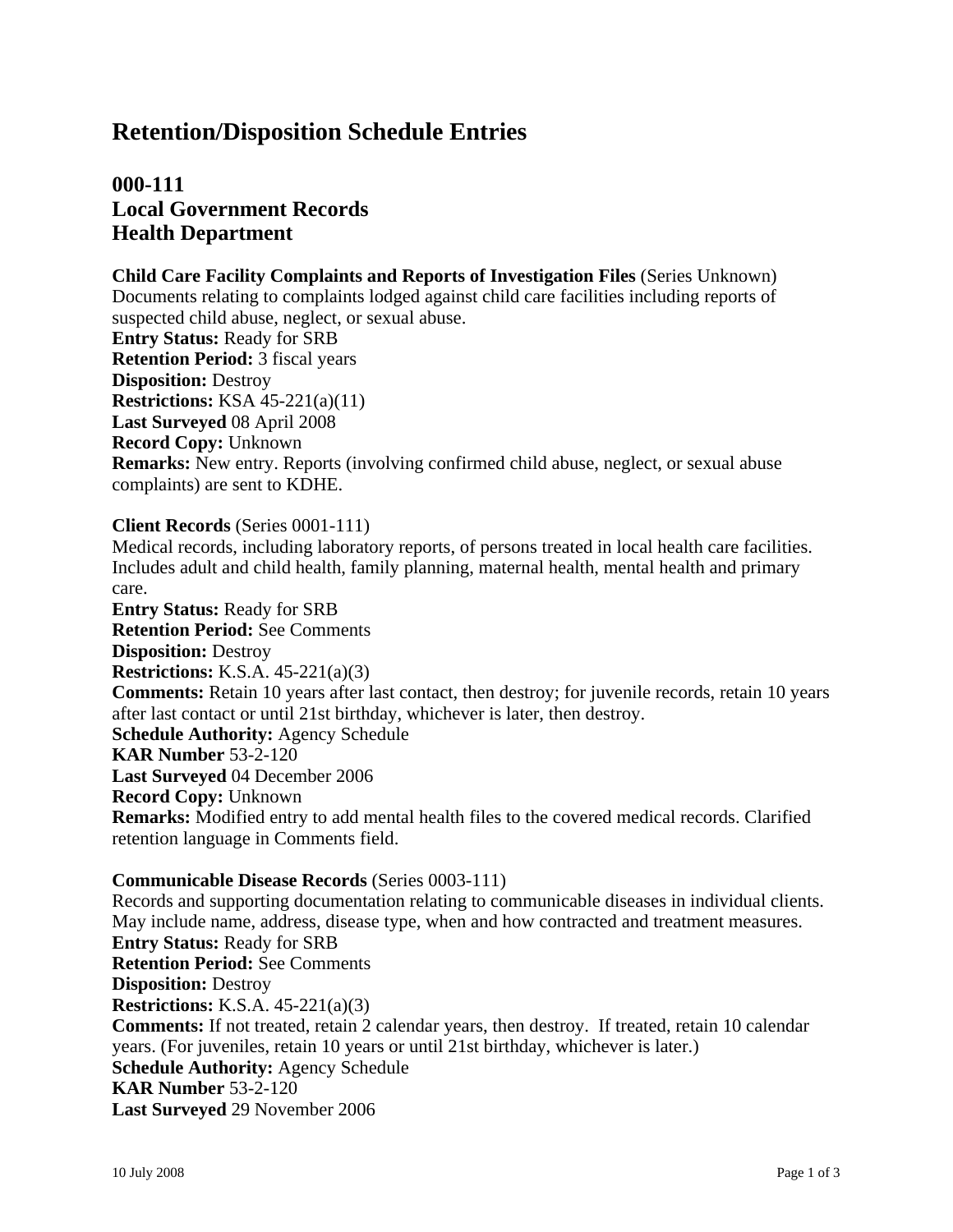**Record Copy:** Unknown **Remarks:** Clarified retention language in comments field.

#### **Consent for the Release of Confidential Information Forms** (Series Unknown)

Files relating to optional educational programs offered upon a patient's discharge, consisting solely of contact information (name, address and phone) and whether or not the patient opted to accept services.

**Entry Status:** Ready for SRB **Retention Period:** See Comments **Disposition:** Destroy **Restrictions:** KSA 65-5602 & 45-221(a)(3) **Comments:** Retain until no longer useful, then destroy. **Schedule Authority:** Agency Schedule **Last Surveyed** 24 June 2008 **Record Copy:** Unknown **Remarks:** New entry.

#### **Lab Reporting Ledger** (Series Unknown)

Nurses' daily sheets, containing information on lab tests, kept mostly to ensure oversight and accountability. Information is duplicated in client's individual files. **Entry Status:** Ready for SRB **Retention Period:** See Comments **Disposition:** Destroy **Restrictions:** KSA 65-5602 & 45-221(a)(3) **Comments:** Retain until no longer useful, then destroy. **Schedule Authority:** Agency Schedule **Last Surveyed** 24 June 2008 **Record Copy:** Unknown **Remarks:** New entry.

#### **Tuberculosis Records** (Series 0006-111)

Records and supporting documentation relating to cases of Tuberculosis in individual clients. May include name, address, disease type, x-rays, when contracted and treatment measures. **Entry Status:** Ready for SRB **Retention Period:** See Comments **Disposition:** Destroy **Restrictions:** K.S.A. 45-221(a)(3) **Comments:** If not treated, retain 2 calendar years, then destroy. If treated, retain 10 calendar years. (For juveniles, retain 10 years or until 21st birthday, whichever is later.) If client information is needed beyond the standard retention periods listed above, it can be obtained from KDHE's Bureau of Disease Control. **Schedule Authority:** Agency Schedule **KAR Number** 53-2-120 **Last Surveyed** 29 November 2006 **Record Copy:** Unknown **Remarks:** Clarified retention language in Comments field.

**Venereal Disease Records** (Series 0007-111)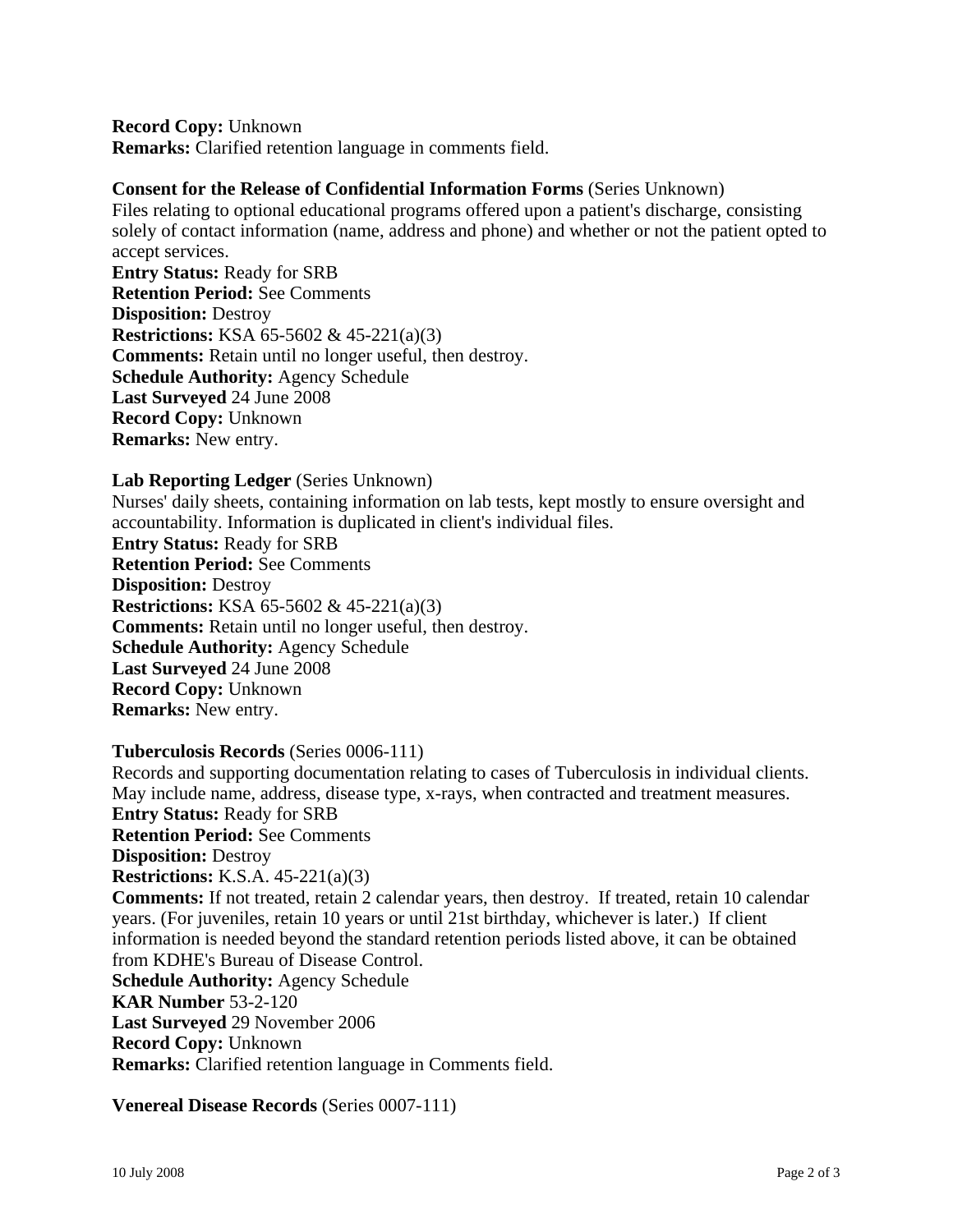Records and supporting documentation relating to venereal diseases in individual clients. May include name, address, disease types, when contracted and treatment measures. **Entry Status:** Ready for SRB **Retention Period:** See Comments **Disposition:** Destroy **Restrictions:** K.S.A. 45-221(a)(3) **Comments:** If not treated, retain 2 calendar years, then destroy. If treated, retain 10 calendar years. (For juveniles, retain 10 years or until 21st birthday, whichever is later.) If client information is needed beyond the standard retention periods listed above, it can be obtained from KDHE's Bureau of Disease Control. **Schedule Authority:** Agency Schedule **KAR Number** 53-2-120 **Last Surveyed** 29 November 2006 **Record Copy:** Unknown **Remarks:** Clarified retention language in Comments field.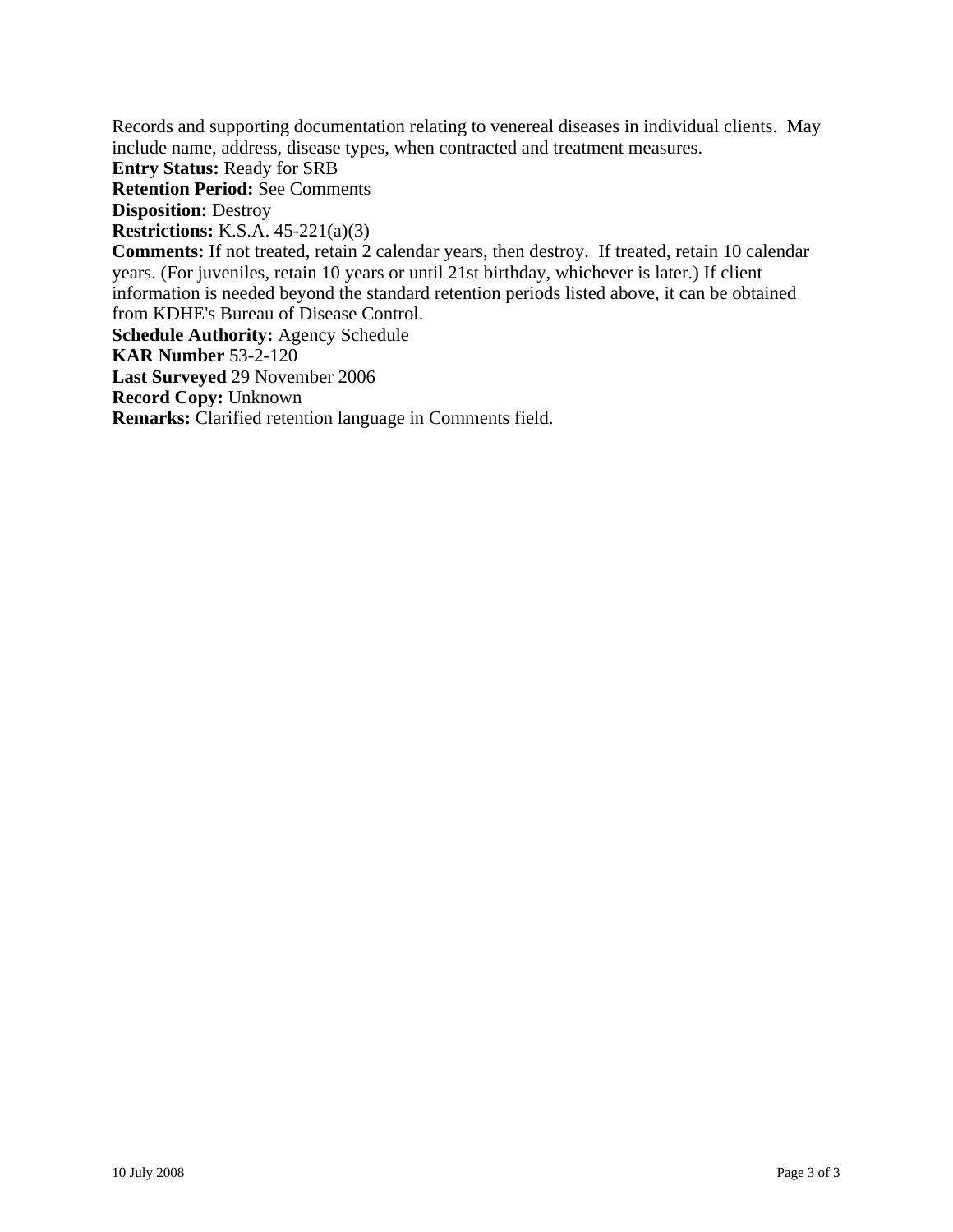- 1. **Agency:** County Election Offices
- 2. **Records Officer:** N/A **Phone:** N/A
- 3. **Appraising Archivists:** Scott Leonard
- 4. **Date of Appraisal:** July 16, 2008
- 5. **Total records No. of Series:** 2
- 6. **Archival records No. of Series:** 0
- 7. **Records Eligible for Immediate Transfer to Archives:**

**No. of Series:** 0

## 8. **Appraisal Based Upon:**

Interview and meetings with staff from Secretary of State – Elections Division

## 9. **Appraisal Narrative:**

Historical Society staff had concerns about the differences between the approved General Schedule for County Election Offices and K.S.A. 25-2709. The entries for two series listed on the General Schedule, 0002-105: Abstracts of Election Returns – Final, and 0018-105: Registration Books/Lists, require records from presidential election years to be kept permanently, while K.S.A. 25-2709 outline a retention of 20 years and five years respectively. The Election Division believes that Abstracts from all elections be kept permanently for historical reasons, but does not think that Registration Books/Lists have any long-term value. The proposed schedule entries clarify previous Board requirements and the rationale behind the requirements.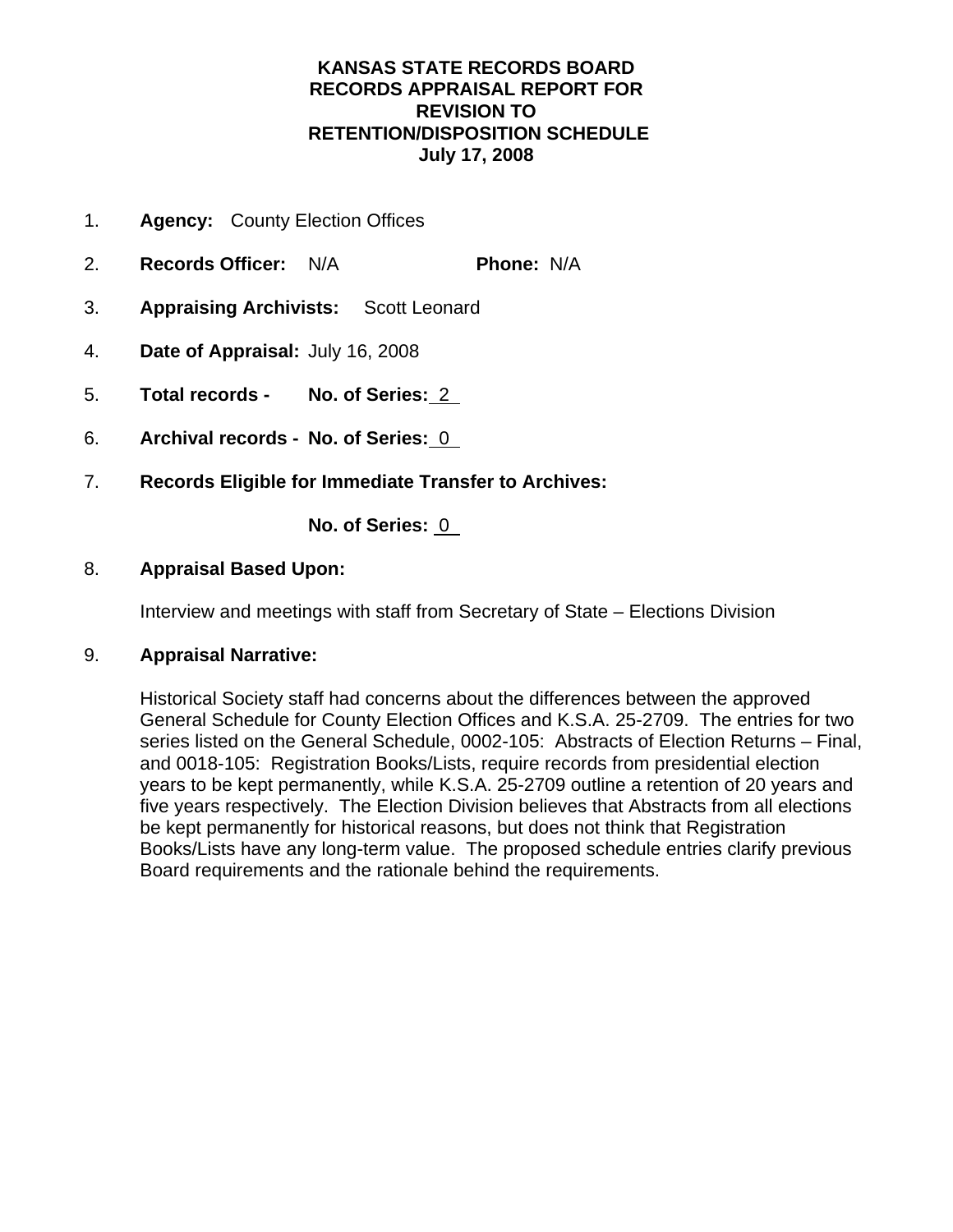## **000-105 Local Government Records County Election Office**

#### **Abstracts of Election Returns - Final** (Series 0002-105)

Includes date, office up for election, candidates' names and party affiliations, votes received, certification of authenticity of vote, signatures of county board of canvassers. **Entry Status:** Ready for SRB **Retention Period:** See Comments **Disposition:** Permanent **Restrictions:** K.S.A. 25-3109 **Comments:** The State Records Board recommends that Abstracts of Election Results be retained beyond the statutory periods listed in KSA 25-2709. **Record Copy:** Unknown **Remarks:** Clarification between the retention outlined in KSA 25-2709, 20 years, and the recommended retention of "Permanent."

#### **Registration Books/Lists** (Series 0018-105)

Record of primary and general elections, showing name of city or township, name/number of ward and precinct, date of election, names and addresses of voters, names and addresses of nonresident voters. **Entry Status:** Ready for SRB **Retention Period:** See Comments **Disposition:** See Comments **Restrictions:** K.S.A. 25-2709 **Comments:** Retain presidential election years permanently, all other 5 years, then destroy. The State Records Board recommends that Registration Books/Lists for presidential elections be retained beyond the statutory periods listed in KSA 25-2709. **Record Copy:** Unknown **Remarks:** Clarification between the retention outlined in KSA 25-2709, 5 years, and the recommended retention of "Permanent" for presidential elections.